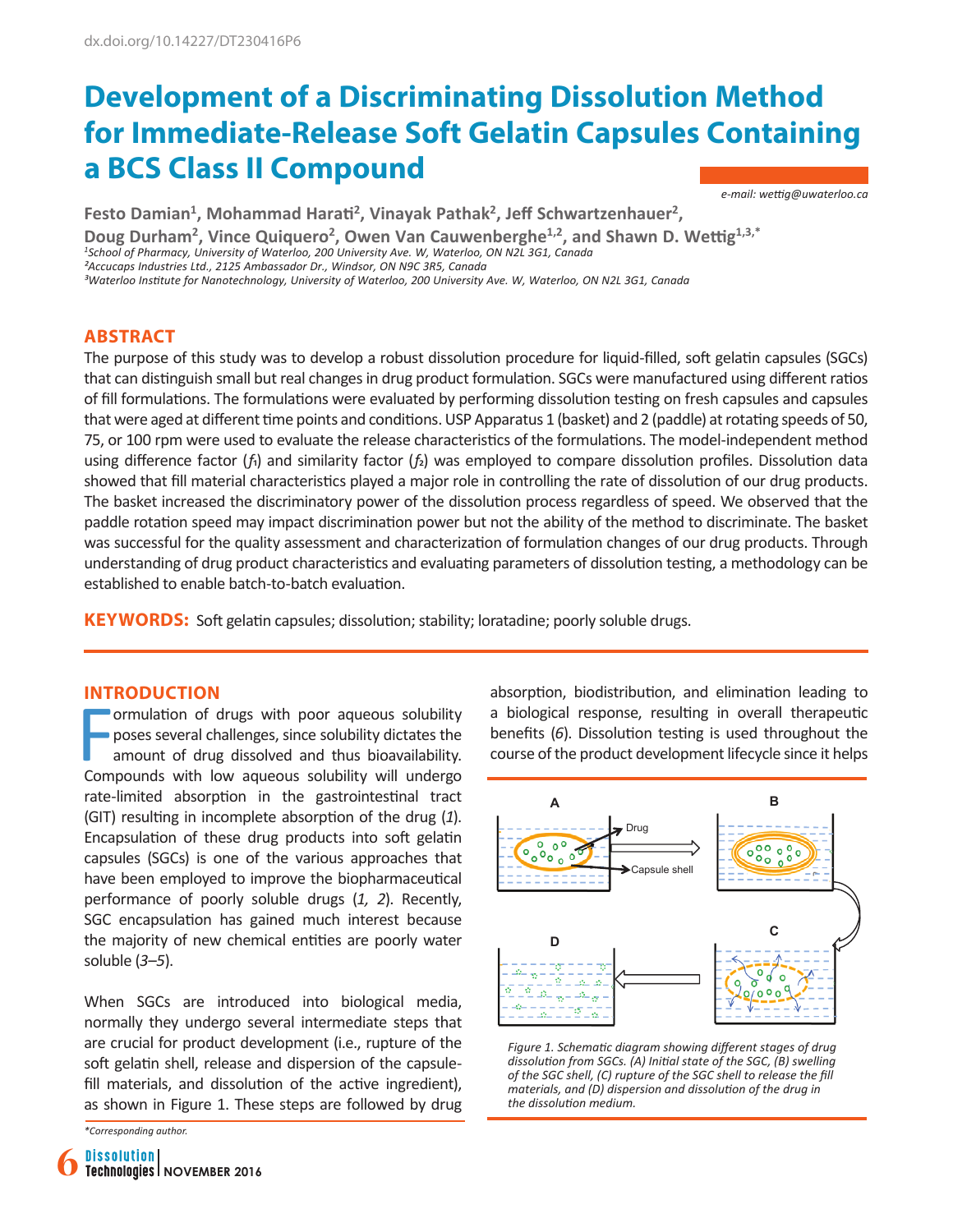in developing and evaluating new drug formulations by studying the rate of drug release from dosage forms, evaluating the stability of these formulations, monitoring drug product consistency, assessing formulation changes, and establishing in vitro–in vivo correlation (IVIVC) (*7*). SGCs can present challenges for developing a robust dissolution testing method, particularly when filled with hydrophobic carrier materials. The majority of methods employed are typically designed for solid tablet dosage forms, which disintegrate and disperse uniformly. Oily liquid fill materials in SGCs lead to oil droplets suspended and dispersed in the dissolution medium that eventually may phase-separate and form layers above the aqueous medium. The existence of oil droplets may hinder the release of the drug or cause sampling problems leading to high variability in measured drug release. Differences in release patterns can also be caused by variability of the dispersion of the fill material in dissolution media and locations of the test capsule or sampling probe. Likewise, the behavior of emulsified or solubilized formulations during dissolution testing can present significant problems for monitoring of the release profile.

From the discussion above, it can be seen that it is necessary to develop a dissolution strategy specific to SGCs and in particular, to develop a method that has the capability to detect changes in the drug product formulation and potential performance. Demonstrating the discriminatory power of the dissolution method is both challenging and important, particularly in monitoring the active pharmaceutical ingredient (API) or formulation parameters where subtle changes may affect biopharmaceutical product performance. The discriminatory power of the dissolution method is the method's ability to detect changes in the drug product (*8, 9*).

The model compound that was used in this study is a poorly soluble drug, loratadine. It is a derivative of azatadine and a second-generation histamine H1 receptor antagonist used in the treatment of allergic rhinitis and urticaria. Unlike most classical antihistamines, it lacks central nervous system depressing effects such as drowsiness (*10*). Loratadine is a Biopharmaceutics Classification System (BCS) Class II drug, with dissolutionor solubility-limited absorption (*11*). It is a weak base, with a p*K*a value at 25 °C reported to be 4.85–6.00 (*10–12*). The pH-dependent solubility of loratadine has been described at different pH ranges by Frizon et al. (*13*) and Khan et al. (*11*) and was 484.27 µg/mL, 4.32 µg/mL, and 3.16 µg/mL at pH 2 0.1 N HCl, pH 6.8 phosphate buffer, and pH 12.5 tris(hydroxymethyl)aminomethane buffer, respectively.

The objective of this study was to develop a dissolution procedure that is robust and able to distinguish between SGCs that contain different fill formulations. The data obtained should be able to reflect the product change but not method variation.

# **MATERIALS AND METHODS**

## **Materials**

Loratadine SGCs and loratadine reference standard were obtained from Accucaps Industries Limited (Windsor, Canada). Pepsin from porcine gastric mucosa was purchased from Sigma–Aldrich (St. Louis, MO, USA). PVDF (polyvinylidene fluoride) membrane syringe filters (0.2 µm pore size, 25-mm diameter) were purchased from GE Healthcare Ltd (Buckinghamshire, UK). Sodium phosphate dibasic, sodium phosphate monobasic monohydrate, sodium lauryl sulfate (SDS), hydrochloric acid, trifluoroacetic acid, HPLC grade acetonitrile, methanol, and water were purchased from Sigma–Aldrich (St. Louis, MO, USA).

## **Preparation of SGCs**

All SGCs were prepared at Accucaps Industries Limited (Windsor, Canada). Different ratios of medium-chain monoglycerides (MCM), medium-chain triglycerides (MCT), surfactants, solvents, hydrophilic carriers, active ingredient, and dispersant were thoroughly mixed stepwise until a homogenous mixture was formed. The solubilizers and the carrier materials were heated to temperatures between 55 and 65 °C. Loratadine was then added while mixing continuously for 30 min. This was followed by the addition of surfactant, and finally the solvent and the dispersants were added while continuously mixing for an additional 30 min. The solutions were cooled by circulating cold water through the jacketed tank until they reached 32 °C. The solutions were then blanketed with nitrogen then encapsulated using a soft gelatin encapsulation filling machine followed by air drying until the capsules reached the hardness of not less than 8.5 N (the ideal hardness is between 8.5 and 10 N; SGCs with hardness greater than 10 N would be brittle). All other parameters, such as weight uniformity, content uniformity, and residual water content were controlled at this stage. The composition of each formulation is shown in Table 1. The shell composition was consistent across the different fill formulations. Some samples were kept at 25 °C (long-term stability) while others at accelerated conditions (i.e., 40 °C/75% RH) for six months.

#### **Dissolution Test Conditions**

Dissolution testing was evaluated using Vision Classic 6 Dissolution Testers (Hanson Co., Chatsworth, CA, USA).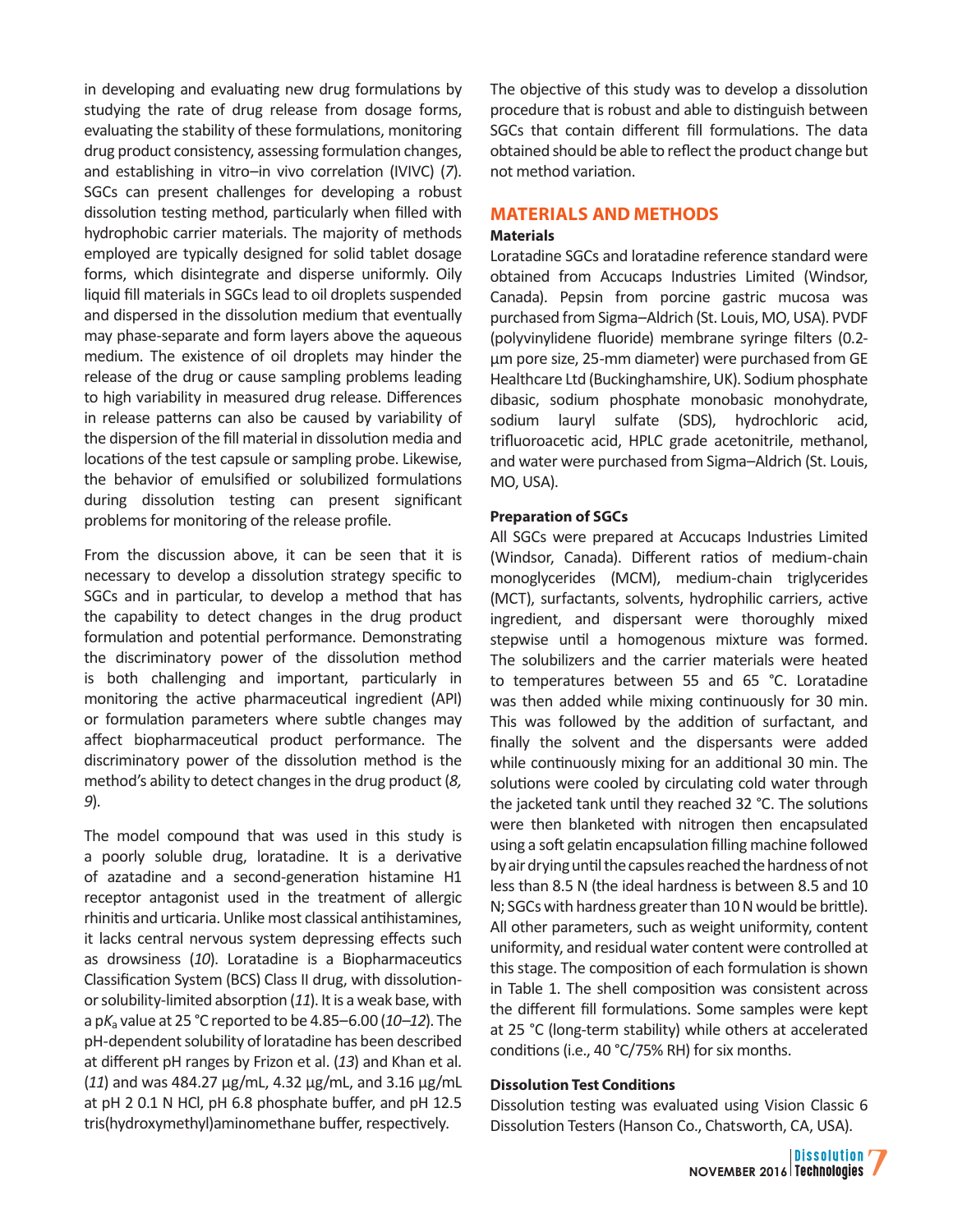|                                  | Form. 1   | Form. 2       | Form. 3   |  |
|----------------------------------|-----------|---------------|-----------|--|
| <b>Fill material</b>             | $%$ (w/w) | $%$ (w/w)     | $%$ (w/w) |  |
| Medium chain triglycerides (MCT) | 41.18     | 20.62         |           |  |
| Mono- and diglycerides (MCM)     | 41.18     | 61.75         | 82.38     |  |
| <b>API USP</b>                   | 6.25      | 6.25          | 6.25      |  |
| Polysorbate 80 NF/EP             | 3.125     | 3.125         | 3.125     |  |
| Purified water, NF               | 2         | $\mathcal{P}$ | 2         |  |
| Povidone K12, PF USP             | 6.25      | 6.25          | 6.25      |  |
| Total percentage                 | 100       | 100           | 100       |  |
| Ratio of MCM to MCT              | 50:50     | 75:25         | 100:0     |  |
|                                  |           |               |           |  |

*Table 1. Composition of Formulations Used in the Dissolution Study*

The influence of rotation speed, dissolution medium, and type of dissolution apparatus was evaluated. USP Apparatus 1 (basket) and 2 (paddle) were used at rotation speeds of 50, 75, or 100 rpm. USP baskets (40-mesh, 316 SS) were used for USP Apparatus 1. The volume of the dissolution medium was 900 mL in each dissolution vessel (0.1 N HCl in purified water); 900 mL is a standard volume commonly used in dissolution testing and fulfilled the sink conditions of the experiments. The medium was deaerated by purging with helium for 5 min and then maintained at  $37 \pm 0.5$  °C during the dissolution process. Dissolution samples were collected manually at specified time intervals (i.e., 10, 15, 20, 30, 45, and 60 min), immediately filtered through 0.2-µm PVDF membrane filters into HPLC vials, then analyzed using a validated HPLC method. Six SGCs were evaluated for each drug product tested for each condition. The amount of loratadine in the test samples was calculated as a percentage dissolved from the measured peak areas of the test samples compared with the peak areas of the standard loratadine using the following equation:

 $\frac{Peak\ Area_{sample}}{X\ Standard\ conc} \times 100$ 900 % dissolved  $=$   $\frac{1}{Drug$  loading  $\times$   $\frac{1}{p}$ 

#### **HPLC Analysis**

Dissolution samples were analyzed using a validated HPLC method on a Waters Alliance e2695 HPLC system (YMC-Pack Pro C18 RS column; 80Å, 150  $\times$  4.6 mm, 3 µm) with a Waters 2489 UV–vis detector. UV signals were monitored at 272 nm, and peaks were integrated using Empower Software. The column temperature was set at 50 °C with an injection volume of 50 µL. Mobile phase A consisted of 0.1% TFA in water, and mobile phase B was acetonitrile. A 10-min gradient method was utilized, which went from 65:35 A/B to 2:98 A/B in 8 min and then equilibrated at

65:35 A/B for 2 min. At these conditions, the retention time of loratadine was approximately 4.1 min. The sample run was always preceded and ended by a set of loratadine standards. After every 10 samples, one of the standard solutions was injected to ensure that the instrument did not drift during the run.

#### **Dissolution Data Evaluation**

A plot of the dissolution profile for each run was compared to determine the most discriminating dissolution conditions to be used for further experiments. A modelindependent approach and Student's *t*-test were used to evaluate the dissolution profiles of the formulations. The model-independent approach (*14*) includes the difference factor (*f*1) and the similarity factor (*f*2). The *f*1 factor measures the percentage error between two curves over all time points:

$$
f_1 = \left\{ \left[ \sum_{t=1}^n \left| R_t - T_t \right| \right] / \left[ \sum_{t=1}^n R_t \right] \right\} \times 100
$$

where *n* is the number of time points and  $R_t$  and  $T_t$  are the percentages of the reference and test product dissolved, respectively, at each time point. The percentage error is zero when the test and drug reference profiles are identical and increases proportionally with the dissimilarity between the two dissolution profiles. The similarity factor (*f*2) is a logarithmic transformation of the sum-squared error of differences of drug percentage dissolved between the test and the reference products over all time points:

$$
f_2 = 50 \cdot \log \left\{ \left[ 1 + \frac{1}{n} \sum_{t=1}^{n} (R_t - T_t)^2 \right]^{-0.5} \times 100 \right\}
$$

## **RESULTS AND DISCUSSION**

#### **Dissolution Method Development and Validation**

Before starting the dissolution studies, we first validated the analytical (HPLC) method. The optimized method was linear ( $r^2$  = 0.9999), accurate (RSD = 0.6%), and precise (RSD between 1.7 and 1.9% for control and stressed samples, respectively), thus it was suitable for detection and quantification of loratadine.

#### **Dissolution Studies**

To develop a successfully robust dissolution test method for SGCs, a good understanding of the dissolution of the drug in different media must be established. To establish a suitable medium, several different dissolution media should be evaluated to identify the one that achieves appropriate sink conditions. The first step in these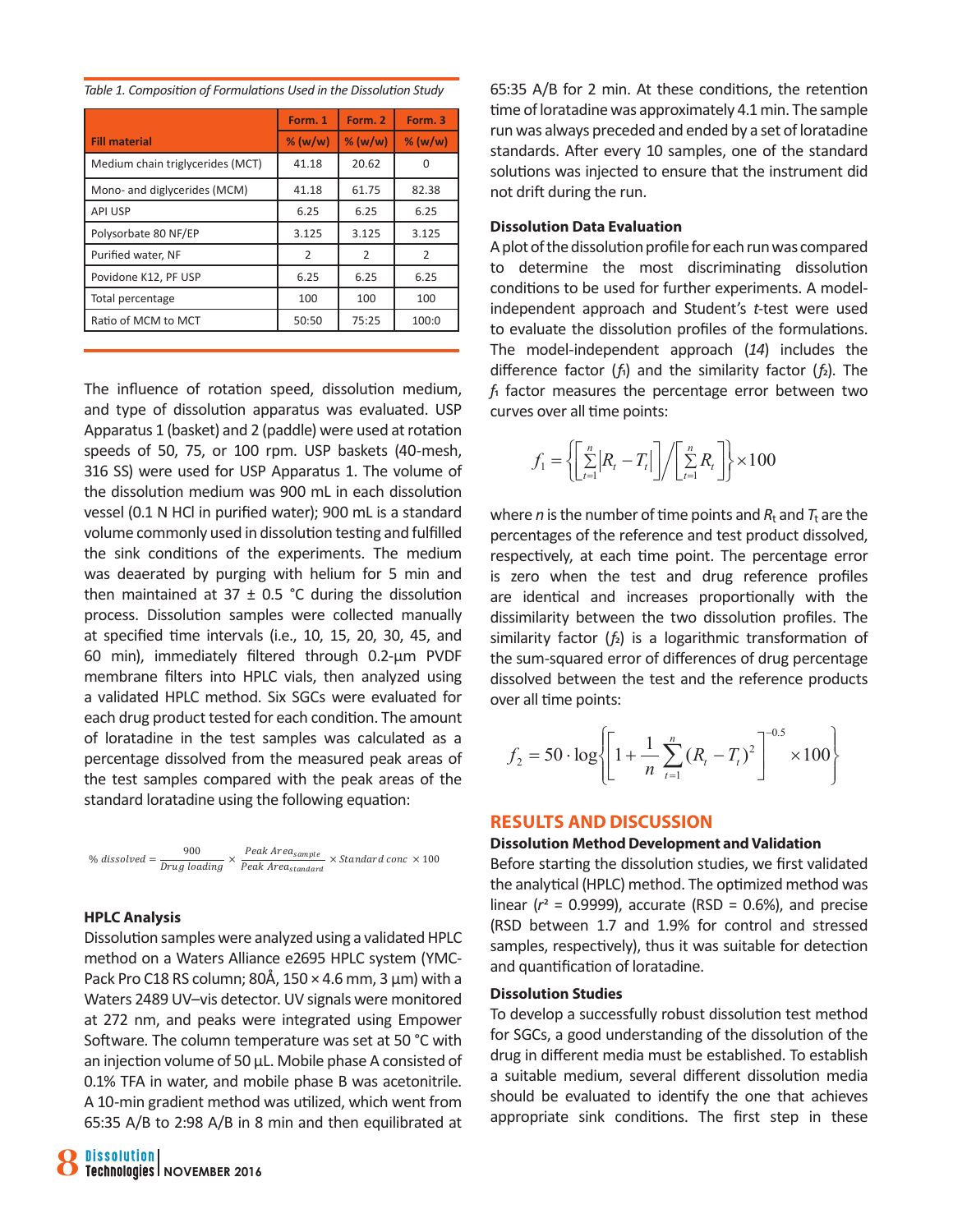experiments was to select a dissolution medium suitable for dissolution of drug product. The FDA guidance on dissolution testing (*14*) recommends comparing the dissolution profiles of such drug products in several dissolution media in the pH range of 1–6.8. The initial dissolution tests were carried out under the following conditions: 0.1 N HCl, 0.1 M pH 6.2 phosphate buffer, and 0.1 M pH 8.2 phosphate buffer. Sometimes the dissolution of poorly soluble drugs requires dissolution media that are different from those normally used for water-soluble drugs. One technique that is useful in the dissolution of such drugs is the incorporation of a small amount of surfactant in the dissolution medium (*15, 16*). The use of surfactants in dissolution systems may be considered as physiologically meaningful because of the presence of natural surfactants such as bile salts and bile acids in the gastrointestinal tract (*17*). The ability of surfactants to accelerate the in vitro dissolution of poorly soluble drugs has been attributed mainly to increases in wetting and the micellar solubilization process (*18*). Based on these considerations, the influence of surfactant on the dissolution properties of the drug products was evaluated by adding sodium lauryl sulfate to the dissolution medium (i.e., 0.1% SLS and 0.5%SLS in 0.1 N HCl). The preliminary solubility data showed that loratadine is more soluble in SLS than in polysorbate 80; hence, SLS was only used in the preliminary dissolution studies. This preliminary work was done using a paddle, stirring at 50 and 100 rpm.

The data obtained show that 0.1 M phosphate buffer pH 6.2 and 8.2 failed to dissolve the API because no loratadine was detected in the dissolution medium. This shows that the solubility of the drug in the dissolution medium plays a major role in controlling the release properties of API from SGCs. This is not surprising because loratadine is a weak base with a  $pK_a$  of 5.25, and its aqueous solubility decreases with increasing pH (*19*). This finding ruled out both of the phosphate buffers as appropriate dissolution media for loratadine SGCs drug products. The next step in this set of experiments was to evaluate the dissolution of the drug product in 0.1 N HCl and 0.1% SLS in 0.1 N HCl at 50 and 100 rpm using the paddle method. The dissolution profiles in both of these media at 100 rpm are similar. Both experienced a very small spike in the profile near the beginning of the run (the 5- and 10-min points), followed by smooth curves near the 100% level until the end of the dissolution run. Variations in the dissolution profiles were common at lower time points in contrast to the end of the curve, where the profiles were smooth. Higher rotation speeds caused a burst drug release reaching 100% within 5 to 10 min, and this potentially masks the differences between the batches. Similar observations have been reported (*20*). The spikes in the dissolution profiles were present regardless of which of the two media was used at the lower speed. However, the dissolution media containing SLS showed low drug content release, and the peaks of the drug were distorted. A similar observation of a decrease in the dissolution of gelatin capsules with sodium lauryl sulfate at lower pH has been reported (*21*). Peak distortion with no improvement in dissolution was also observed for the dissolution of SGCs using 0.5% SLS in 0.1 N HCl. As a result, the dissolution medium that was selected for future experiments was 0.1 N HCl in purified water.



*Figure 2. Dissolution profiles of loratadine SGCs using the basket and paddle methods, 0.1 N HCl in purified water as dissolution medium: ( ) 100 rpm, paddle; ( ) 50 rpm, paddle; ( ) 100 rpm, basket; and ( ) 50 rpm, basket. Each data point represents the average ± standard deviation (n = 6).*

Selection of the correct dissolution apparatus is another critical step for SGC evaluation because mixing efficiency of fill materials with the dissolution medium is greatly influenced by the agitation hydrodynamics, especially by variables such as rotation speed and flow rate (*22*). The paddle method is commonly used for evaluating dissolution properties of SGCs. One major problem with use of the paddle is that SGCs, which can have a density less than that of water, can float to the surface. In this study, the capsules remained submerged (i.e., density greater than water), and sinkers were not required. The cumulative percentage of loratadine released using this method is presented in Figure 2. The release was evaluated using 0.1 N HCl in purified water at rotation speeds of 50 and 100 rpm. The data obtained using the paddle at 100 rpm show 100% burst release of the drug within 15 min. On the other hand, a gradual increase in drug release that was greater than 40% after 10 min was observed at a speed of 50 rpm. Large variations in loratadine release were observed using this method, particularly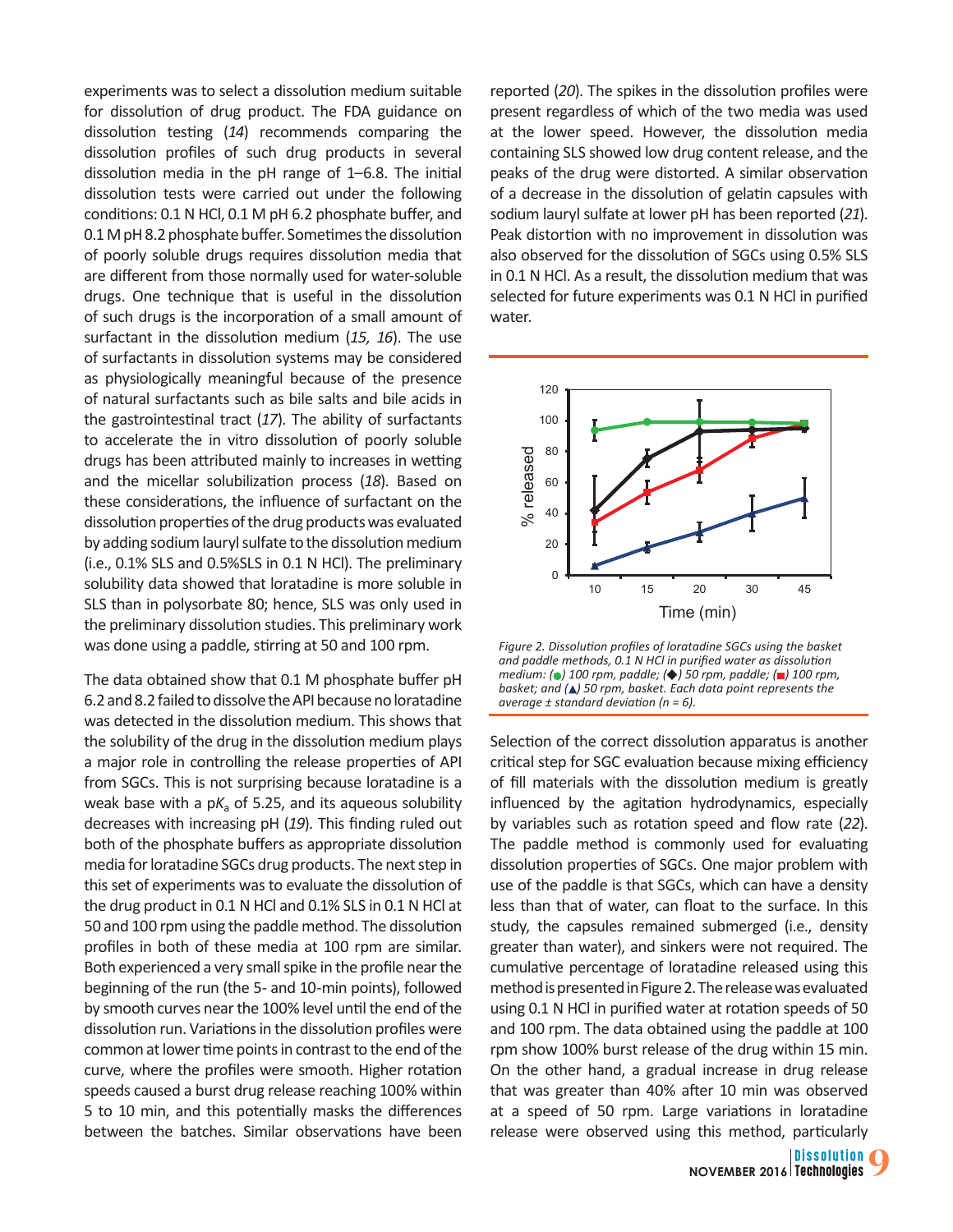at lower time points. Based on these results, the paddle is not the best method of discrimination because at 100 rpm, drug release reached 100% within a few minutes and no calculations could be made to differentiate the dissolution profiles, while lower dissolution speeds resulted in data with variable dissolution profiles. The variations at the lower time points were attributed to the lipophilic materials forming oil globules that could be easily collected during sampling. This resulted from the oil-fill materials being released from the capsule but not fully dissipated in the medium. These oil droplets can be sampled unintentionally when withdrawing samples from the dissolution vessels. The oil globules have high drug concentration, especially at the lower time points, resulting in the large variability observed.

To find a method that is more discriminating and less variable, the same drug products were evaluated using the basket. This method has the advantage of enclosing SGCs within a mesh basket, preventing them from floating in the medium. However, the soft gelatin shell may disintegrate into a soft and sticky mass that can clog the basket mesh, generating highly variable results. If the fill material is hydrophobic, it may not be sufficiently dispersed into droplets that are fine enough to pass through the basket mesh, resulting in a low percentage release. For example, Pillay et al. (*23*) used a rotating basket to conduct dissolution studies of lipid-filled SGCs, where most of the viscous oily vehicle remained entrapped within the basket after 6 h of dissolution. The basket showed a gradual release of the drug even at a 100-rpm stirring speed (Figure 2). The cumulative percentage drug released using the basket at 100 rpm was generally lower than those collected using the paddle method at 50 rpm. Additionally, the basket showed less variation at lower time points and generally, this method was more discriminating compared with the paddle method. Despite the potential for the basket to interfere with dispersion of the oil droplets (described above), in this case, the basket may aid in dissipating the oil droplets more uniformly, minimizing the variability observed using the paddle method. Hence, the slower profile afforded by the basket reduced variations, so in this case, there was a better view of what was occurring throughout the dissolution process with less background noise. The influence of rotation speed on the dissolution of loratadine SGCs using the basket was evaluated in greater detail (Figure 3). The analysis of variance shows significant differences among the results obtained at 50, 75, and 100 rpm (*p* < 0.05), with the cumulative percentage drug release increasing as a function of rotation speed.



*Figure 3. Dissolution profiles of loratadine SGCs using the basket, 0.1 N HCl in purified water as dissolution medium, and different rotation speeds: ( ) 100 rpm; ( ) 75 rpm; and ( ) 50 rpm. Each data point represents the average ± standard deviation (n = 6).*

Since the basket showed the best results, further experiments were done using this method. Developing a discriminating dissolution test requires special considerations and knowledge of SGC fill material properties and factors influencing them. The SGC dissolution involves three stages including rupture of the shell, release and dispersion of the fill material, and dissolution of the active ingredient(s) in the dissolution medium. The most common approach to assess the discriminatory ability of the method is to test formulations with different forms, physical properties, drug product composition, and manufacturing conditions or stability conditions (*8, 14*). Apart from the capsule shells, the other main factor affecting the dissolution of SGCs is the composition of the fill materials. Types of fill materials may include lipophilic liquids or oils, hydrophilic liquids, self-emulsifying oils, microemulsions, nanoemulsions, and suspensions. Therefore, it is very important to have a dissolution method that is able to reflect the product change but is not susceptible to method variations. In the present study, the dissolution profiles of new formulations were evaluated by varying the ratios of the fill materials. Formulations with high ratios of mediumchain triglycerides had higher dissolution rates than those with high ratios of medium-chain monoglycerides (Figure 4). Typical acceptance criteria for the amount of drug dissolved should be not less than 85% in 60 min for fast-dissolving drug products or less for a routine quality control test for batch-to-batch uniformity (*14*). In the present study, the dissolution method was discriminatory, and the formulations released greater that 85% of API within 30 min (Figure 4), hence the acceptance criterion was met. The data collected using the basket demonstrate that this method is more discriminating and dissolution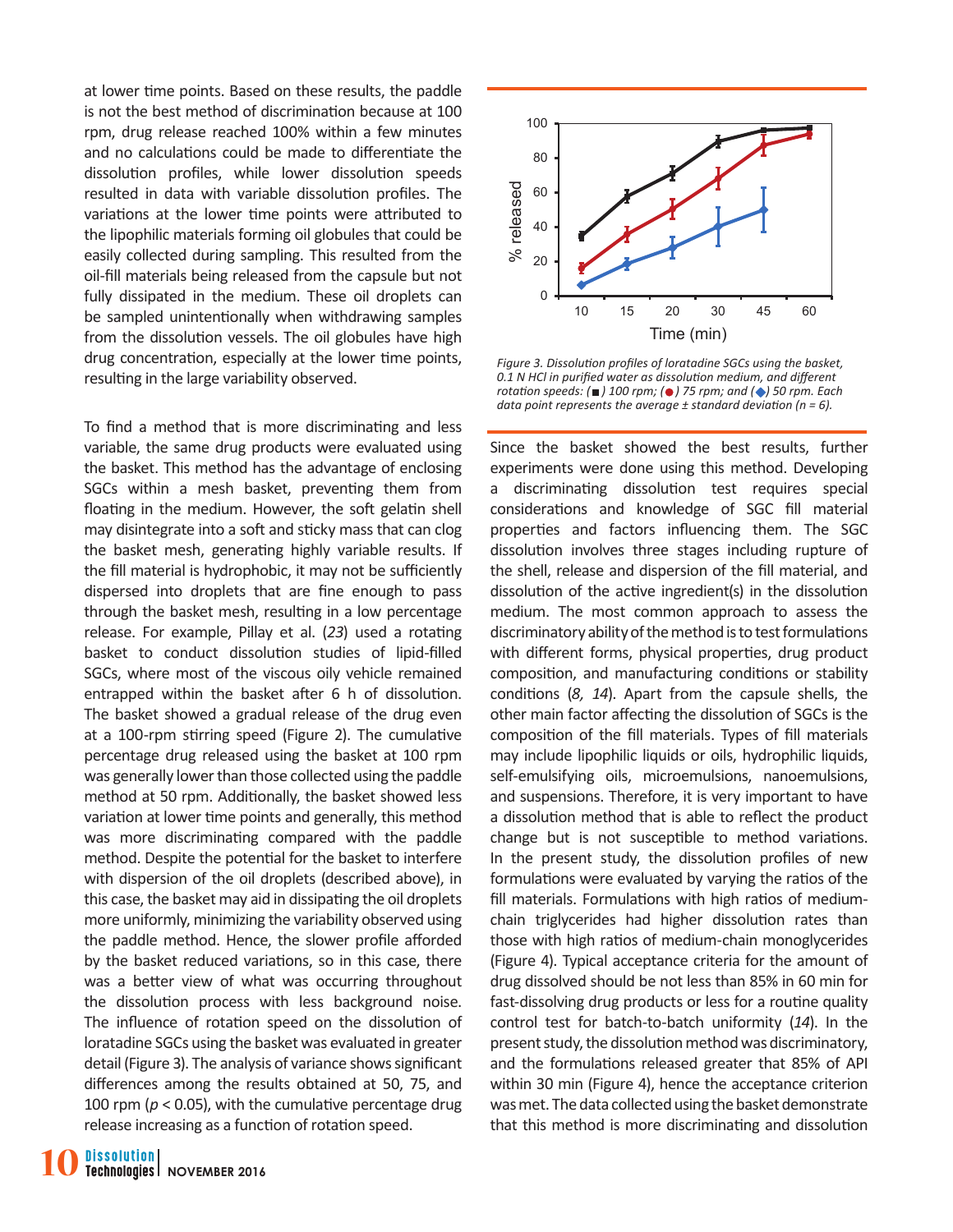profiles correlate very well with the fill composition of the drug product. In vitro dissolution profiles are commonly used to compare the in vitro release of two drug products or formulations. In this respect, the dissolution profiles of the formulations were compared using the similarity factor (*f*2) and difference factor (*f*1) (*14, 24*). Two dissolution profiles are considered to be similar when the *f*2 value is greater than 50 or when the mean percentage difference between two curves has an *f*1 less than 15 (*24*). Data presented in Table 2 show that  $f_2$  values of three formulations are less than 50, indicating that the release characteristics of these formulations are not similar. On the other hand, the difference factor (*f*1) calculated from the percentage difference between the two dissolution profiles at each time point shows values greater than 50. Drug products that are similar have difference factors less than 15, hence these findings support the results from similarity factor calculations that the dissolution profiles of our drug products are not similar. These data show that the dissolution properties of the drug products were influenced by the fill-material characteristics, whereby formulations with more MCT had higher dissolution rates than those with 100% MCM. Hence, fill-material characteristics play a major role in controlling the dissolution rate of SGCs and hence dissolution media selection (Figure 4 and Table 2).

*Table 2. Comparison of Dissolution Profiles of New Drug Products with Reference Drug Product (RDP) Using Difference Factor (f1) and Similarity Factor (f2)*

| <b>Drug product</b> | <b>MCM/MCT ratio</b> | % released at 20 min | f1  | Tэ |
|---------------------|----------------------|----------------------|-----|----|
| Form. $# 1$         | 50:50                | $104.8 \pm 2.3$      | 134 | 10 |
| Form. $#2$          | 75:25                | $92.8 \pm 2.8$       | 91  | 18 |
| Form. $#3$          | 100:0                | $61.0 \pm 14.1$      | 53  | 30 |
| <b>RDP</b>          |                      | $50.1 \pm 5.7$       |     |    |

#### **Stability Studies**

To evaluate the effect of storage conditions on the dissolution properties of the drug products under investigation, the dissolution behavior of stressed and stored capsules was studied. Significant changes in the drug dissolution characteristics observed over longterm storage of the dosage form indicate that functional changes in the drug product that may compromise in vivo performance are occurring. Figure 5 shows representative dissolution profiles of loratadine formulations stored at 25 and 40 °C for 6 months. The data show that the drug released from SGCs stored under accelerated conditions was less than 30% after 30 min. On the other hand, drug products that were stored at 25 °C maintained their release properties with 80–100% of loratadine being



*Figure 4. Dissolution profiles of loratadine drug products formulated using different concentrations of the fill materials using the basket at 75 rpm in 0.1 N HCl purified water: ( ) Formulation 1; ( ) Formulation 2; and ( ) Formulation 3. Each data point represents the average ± standard deviation (n = 6).* 



*Figure 5. Dissolution profiles of SGCs stored at long-term storage conditions compared with those stored at accelerated conditions: ( ) long-term storage conditions (25 °C), ( ) accelerated conditions (40 °C/75% RH) without enzyme, and ( ) accelerated conditions (40 °C/75% RH) with enzyme. Each data point represents the average ± standard deviation (n = 6).*

released after 30 min. The reduction in dissolution rate for capsules stored at the accelerated conditions suggests that there is a change in the physical structure of the SGCs. Interestingly, visual observation did not show any evidence of clogging or pellicle formation for capsules stored under the accelerated conditions. However, the SGCs possibly absorbed moisture, and this altered the shell integrity at higher temperature, thereby impacting the overall integrity of the capsule shell.

Several reports have hypothesized that the reduced dissolution of active ingredients from gelatin-based capsules results from cross-linking of the gelatin. Chafetz et al. (*25*) reported that a considerable decrease in the dissolution rate of the drug gemifibrozil was observed from SGC capsule formulations that were stored at 37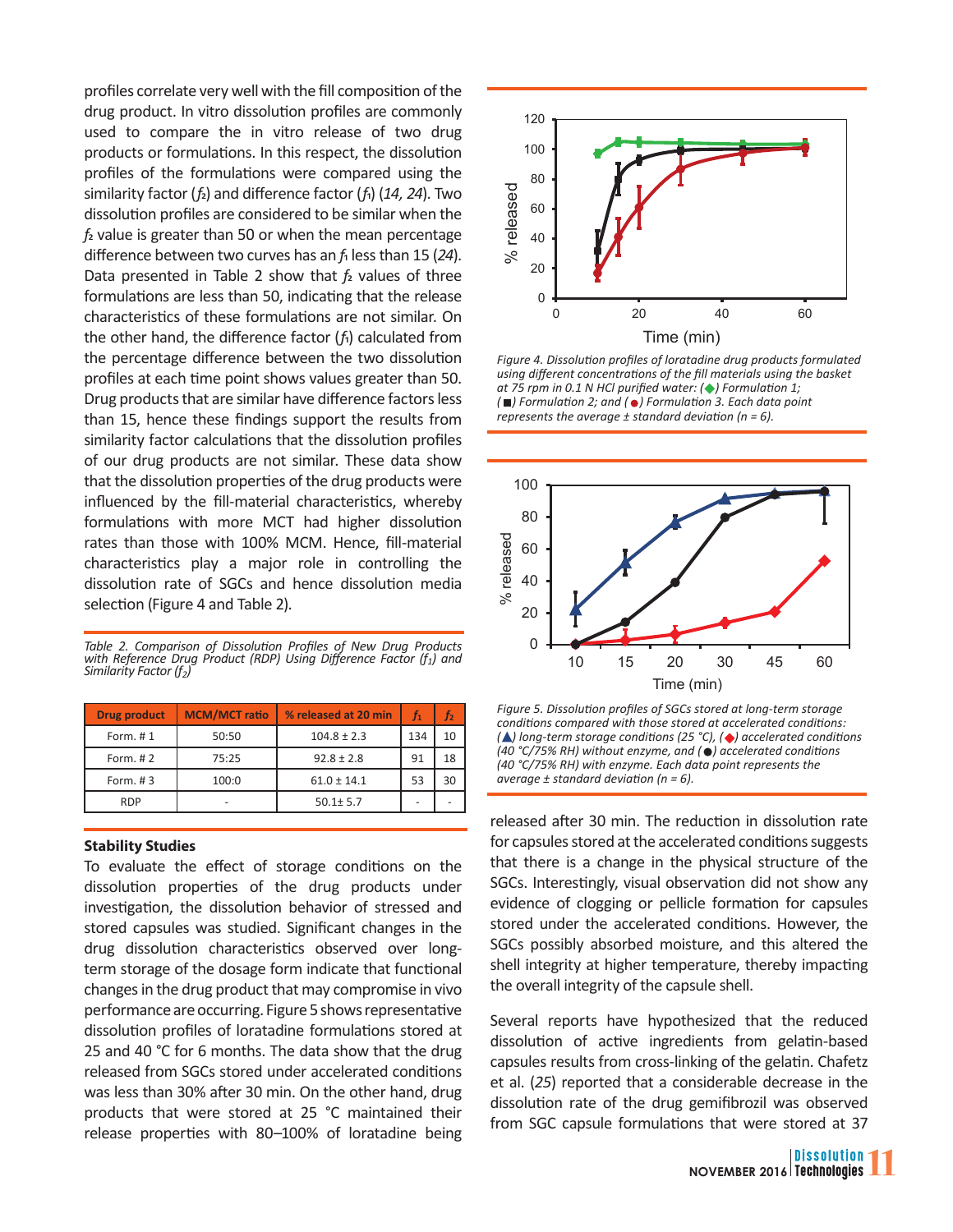°C and 45 °C/80% RH for up to a 3-month period (*25*). Their data show that capsules containing Polysorbate 80 showed film formation after 1 month at 37 °C/80% RH, and the dissolution was lower after storage at these conditions. The decrease in capsule dissolution was due to formaldehyde formation from Polysorbate 80 autooxidation (*25*). Likewise, in another study (*26*), nifedipine SGCs failed the dissolution test using the paddle as a result of pellicle formation upon storage for 208 days at 25 °C/60% RH and 40 °C/75% RH. However, despite the low in vitro release properties, several studies have shown that gelatin capsules with low dissolution rates are bioequivalent to those with good dissolution profiles (*27*). Therefore, poor in vitro dissolution properties during storage may not reflect poor performance in vivo. It has also been shown that gelatin capsules tested in dissolution media containing enzymes may not exhibit the slow dissolution observed for drug products stored under accelerated conditions (*28, 29*). Pepsin and pancreatin are present in the gastrointestinal tract and are recommended to be included in the dissolution media as per FDA guidance on dissolution testing (*14*), especially when soft and hard gelatin capsules show a decrease in dissolution rate over time without enzymes. Digestive enzymes play a key role in disrupting gelatin cross-linking, promoting rupture of the cross-linked gelatin shell, and enhancing the dissolution rate of the drug. Pepsin can act suitably in the pH range between 1 and 5 (*30*), while pancreatin (containing a mixture of enzymes including trypsin, amylase, lipase, and protease) is functional between pH 6 and 8. To assess the effect of digestive enzymes on the dissolution properties of the drug products, the effect of pepsin on the dissolution properties of the accelerated stored SGCs was evaluated. Figure 5 clearly shows the enhancement of loratadine release using pepsin in the release medium. However, the release of drug was slightly lower compared with the original dissolution profile. The dissolution method developed was still discriminatory for the aged drug products, and the influence of GIT enzymes on the dissolution properties of these drug products was observed.

# **CONCLUSIONS**

Validation results demonstrate that the dissolution method described in this work is accurate, precise, linear, robust, and specific. Dissolution rates obtained using the paddle method were faster (and highly variable at lower time points) than those obtained using the basket, which is attributed the higher agitation speed of the paddle method, resulting in burst release of the drug from the SGCs. On the other hand, the data collected using the basket demonstrate that this method is more discriminating and showed gradual release of the drug with less variation. The dissolution profiles correlate very well with the fill composition of the drug product. In general, we can conclude that the fill material characteristics play a major role in controlling the rate of dissolution for BCS Class II drug products. The basket increased the discriminatory power of the method regardless of speed; however, speed may impact discrimination power but not the ability to discriminate. Through understanding of product characteristics and evaluating parameters of dissolution testing, a methodology can be established to enable batch-to-batch evaluation. The dissolution method presented here can be used as a quality control test for lotatadine drug product.

# **ACKNOWLEDGMENTS**

We gratefully acknowledge the School of Pharmacy at the University Waterloo for allowing access to the dissolution testing and HPLC instrumentation that are part of the undergraduate teaching laboratory.

# **CONFLICT OF INTEREST**

This work was funded by Accucaps industries Ltd (Ontario, Canada). Accucaps was involved in the manufacturing of soft gelatin capsules and approved the manuscript before submission.

# **REFERENCES**

- 1. Cole, E. T.; Cadé, D.; Benameur, H. Challenges and opportunities in the encapsulation of liquid and semi-solid formulations into capsules for oral administration. *Adv. Drug Deliv. Rev.* **2008**, *60* (6), 747–756. DOI:10.1016/j. addr.2007.09.009.
- 2. Mainardes, R. M.; Silva, L. P. Drug Delivery Systems: Past, Present, and Future. *Curr. Drug Targets* **2004**, *5* (5), 449– 455. DOI: 10.2174/1389450043345407.
- 3. Anand, O.; Yu, L. X.; Conner, D. P.; Davit, B. M. Dissolution Testing for Generic Drugs: An FDA Perspective. *AAPS J.*  **2011**, *13* (3), 328–335. DOI: 10.1208/s12248-011-9272-y.
- 4. Shi, Y.; Porter, W.; Merdan, T.; Li, L. C. Recent advances in intravenous delivery of poorly water-soluble compounds. *Expert Opin. Drug Delivery* **2009**, *6* (12), 1261–1282. DOI: 10.1517/17425240903307423.
- 5. Shah, V. P.; Amidon, G. L. A Theoretical Basis for a Biopharmaceutic Drug Classification: The Correlation of In Vitro Drug Product Dissolution and In Vivo Bioavailability, Pharm. Res. 12, 413–420, 1995—Backstory of BCS. *AAPS J.* **2014**, *16* (5), 894-898. DOI: 10.1208/s12248-014-9620-9.
- 6. Camenisch, G.; Folkers, G.; van de Waterbeemd, H. Review of theoretical passive drug absorption models: Historical background, recent developments and limitations. *Pharm. Acta Helv.* **1996**, *71* (5), 309–327. DOI: 10.1016/S0031- 6865(96)00031-3.